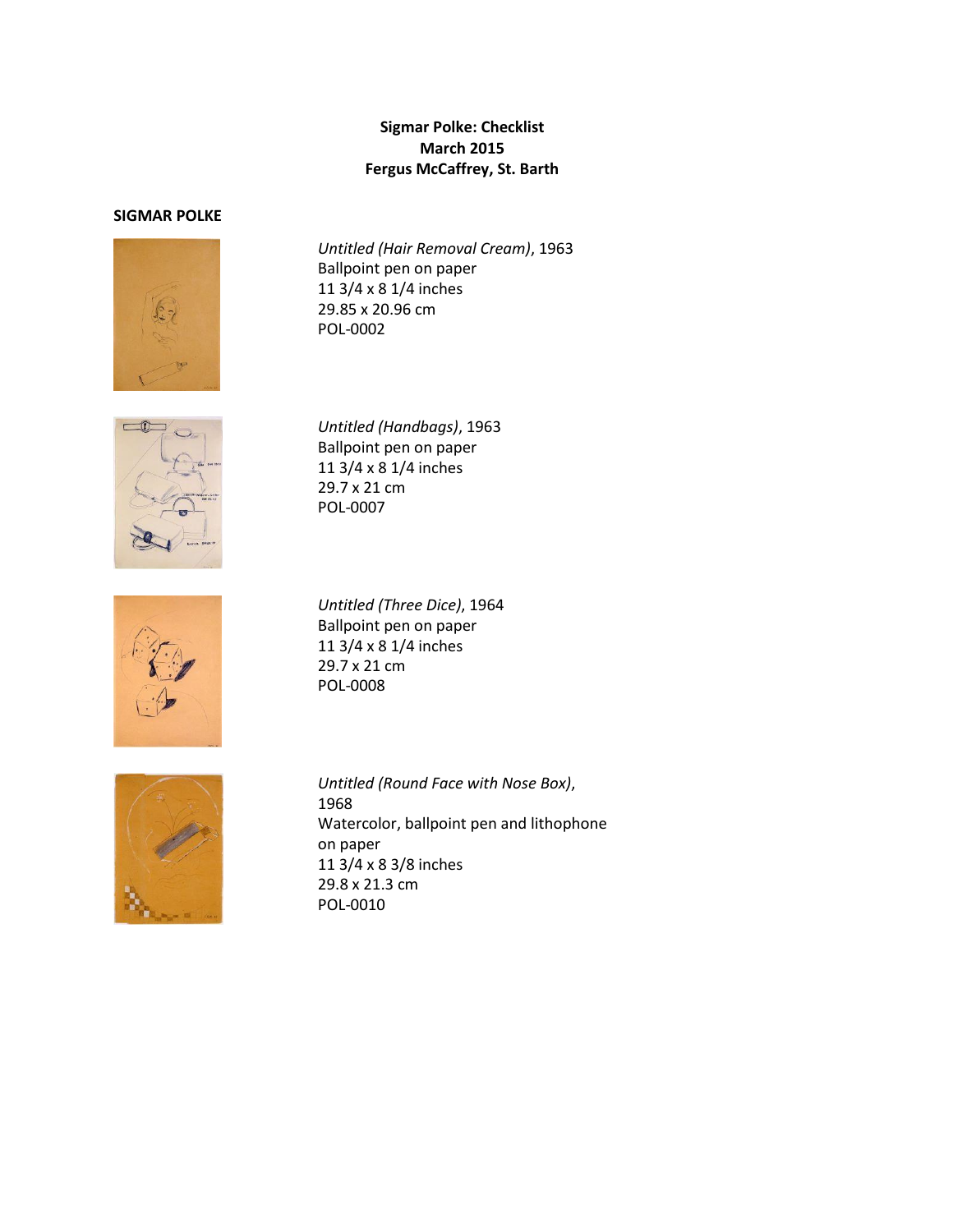

*Untitled*, 1983 Acrylic and lacquer onfabric Diptych, each: 35 3/8 x 27 1/2 inches 90 x 70 cm POL-0024



*Untitled*, ca. 2005 Manipulated photocopy 16 1/2 x 23 inches 41.9 x 58.4 cm POL-0029



*Untitled*, ca. 2005 Manipulated photocopy 16 1/2 x 23 inches 41.9 x 58.4 cm POL-0031



*Eisberg*, 1999 4 manipulated photocopies Each: 23 x 16 1/2 inches 58.4 x 41.9 cm POL-0040--POL-0043



*Hütte*, 1999 4 manipulated photocopies 23 x 16 1/2 inches 58.4 x 41.9 cm POL-0044--POL-0047



*Der erste Schnitt*, 1995 6 manipulated photocopies Each: 16 1/2 x 23 inches 41.9 x 58.4 cm POL-0057--POL-0062